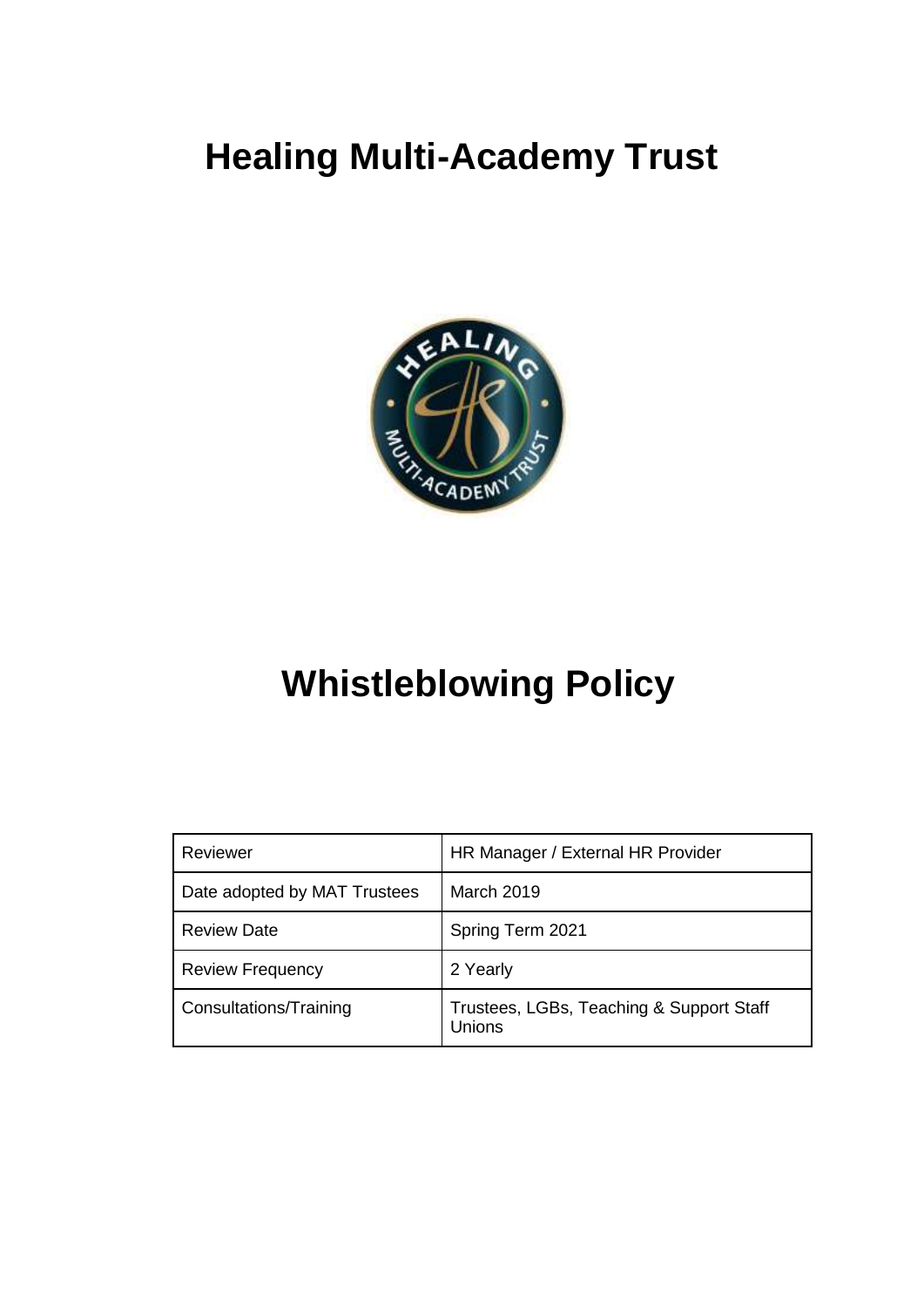### **Whistleblowing Policy**

#### **1 About this policy**

- 1.1 We are committed to conducting our business with honesty and integrity and we expect all staff to maintain high standards. Any suspected wrongdoing should be reported as soon as possible.
- 1.2 This policy covers all employees, officers, consultants, contractors, volunteers, casual workers and agency workers, members, trustees, governors etc. (Please see section 1.1 of the Staff Handbook)

#### **2 What is whistleblowing?**

2.1 Whistleblowing is the reporting of suspected wrongdoing or dangers in relation to our activities. This includes bribery, facilitation of tax evasion, fraud or other criminal activity, miscarriages of justice, safeguarding, health and safety risks, damage to the environment and any breach of legal or professional obligations.

#### **3 How to raise a concern**

- 3.1 We hope that in many cases you will be able to raise any concerns with your line manager/ Chair of Governors, Trust Board. However, where you prefer not to raise it with your line manager for any reason, you should contact the Whistleblowing Officer or the Principal/ head teacher. Contact details are at the end of this policy. **For all safeguarding concerns, you should contact the school's DSL.**
- 3.2 A meeting will be arranged with you as soon as possible to discuss your concern. You may bring a colleague or union representative to any meetings under this policy. Your companion must respect the confidentiality of your disclosure and any subsequent investigation.

#### **4 Confidentiality**

4.1 All staff should feel able to voice whistleblowing concerns openly under this policy. Completely anonymous disclosures are difficult to investigate. If you want to raise your concern confidentially, every effort will be made to keep your identity anonymous and only reveal it where necessary to those involved in investigating your concern.

#### **5 External disclosures**

5.1 The aim of this policy is to provide an internal mechanism for reporting, investigating and remedying any wrongdoing in the workplace. In most cases you should not find it necessary to alert anyone externally.